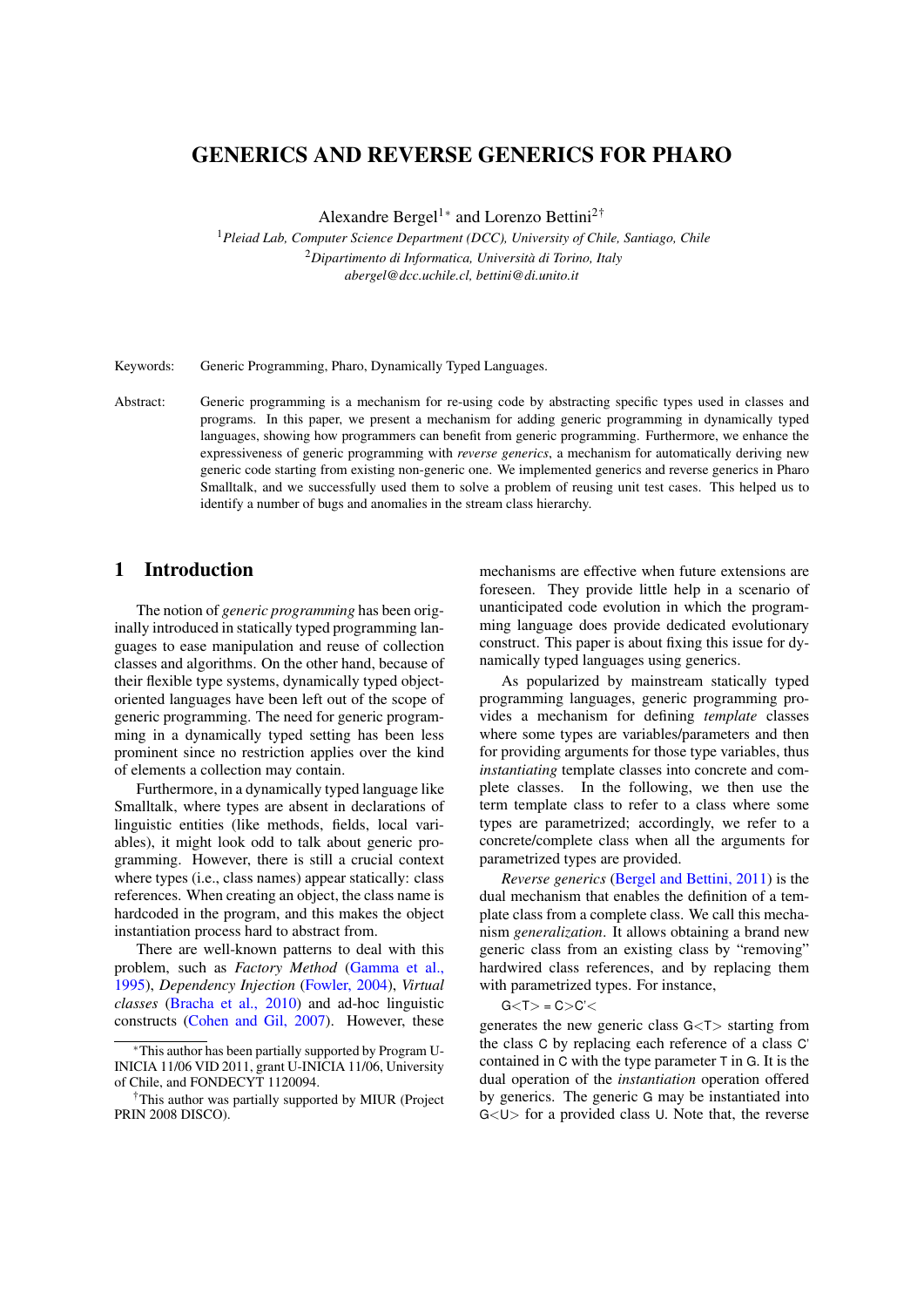generics mechanism satisfies the property

#### $C = (C > T <) < T >$ .

Finally, an important point is that the original class C remains unmodified. Indeed, reverse generics are useful under the basic assumptions that (i) the code to be reused has to be left intact (it cannot be the subject of refactoring) and (ii) the host programming does not implicitly support for looking up classes dynamically (as this is the case in most dynamically languages, except NewSpeak the supports virtual classes [\(Bracha](#page-8-0) [et al., 2010\)](#page-8-0)). In particular, we aim at providing, through our implementation of reverse generics, a *generative* approach, where new generic code is (automatically) generated starting from existing one, and the latter will not be modified at all; for this reason, reverse generics are not, and they do not aim at, a refactoring technique (we also refer to Section [7\)](#page-6-0).

This paper extends the Pharo Smalltalk programming language with *generics* and *reverse generics*. We adapted the reverse generics to cope with the lack of static type information (in [\(Bergel and Bettini,](#page-8-1) [2011\)](#page-8-1) reverse generics were studied in the context of statically typed languages such as Java and C++). Requirements on type parameters can be defined as a safety net for a sound instantiation; we provide mechanisms for structural and nominal requirements both for generics and reverse generics in Pharo.

The generic mechanisms we implemented do not depend on any Pharo facilities suggesting that generics and reverse generics are likely to be transposable to other dynamically typed languages. Although it has been realized in a dialect of Smalltalk, nothing prevents them from being applied to Ruby and Python. Even though similar mechanisms have been proposed in Groovy [\(Axelsen and Krogdahl, 2009\)](#page-8-2), to the best of our knowledge, this is the first attempt to add a generic-like construct to Smalltalk. (The Groovy case is discussed in the related work section).

We employed reverse generics to face a classical code reuse problem. Unit tests in Pharo are inherited from Squeak, a Smalltalk dialect that served as a base for Pharo. Those tests have been written in a rather disorganized and ad-hoc fashion. This situation serves as the running example of this paper and was encountered when evolving the Pharo runtime. This helped us identify a number of bugs and anomalies in the stream class hierarchy.

The contributions and innovations of this paper are summarized as follows: (i) definition of a mecha-nism for generics in Pharo (Section [2\)](#page-1-0); (ii) description of the reverse generics model in Pharo (Section [4\)](#page-2-0); (iii) description of the implementation of both mechanisms (Section  $5$ ); (iv) applicability to a non trivial case study (Section  $6$ ). Section [7](#page-6-0) summarizes the related work and Section [8](#page-8-3) concludes the paper and gives some perspectives on future work.

## <span id="page-1-0"></span>2 Generics in Pharo

This section presents a mechanism for generic programming for the Pharo/Smalltalk programming language<sup>[3](#page-1-1)</sup>. The presentation of the mechanism is driven by a test-reuse scenario. We will first define a test called GCollectionTest. This test will be free from a particular class of the collection framework. GCollectionTest will be instantiated twice, for two different fix-tures based on OrderedCollection and SortedCollection<sup>[4](#page-1-2)</sup>.

Consider the following code snippet containing a test that verifies elements addition.

*"Creation of the class T"* GenericParameter subclass: **#T**

```
"Creation of the class GCollectionTest with a variable"
TestCase subclass: #GCollectionTest
  instanceVariableNames: 'collection'
```

```
"Definition of the setUp method"
"It instantiates T and add 3 numbers in it"
GCollectionTest>> setUp
  collection := T new.
  collection add: 4; add: 5; add: 10.
```
*"Definition of the test method testAddition" "It adds an element in the collection defined in setUp"* GCollectionTest>> testAddition | initialSize | initialSize := collection size. collection add: 20. self assert: (collection includes: 20). self assert: (collection size =  $(initalSize + 1)$ ).

GCollectionTest is a pretty standard unit test in the spirit of the xUnit framework (most of the 115 classes that test the Pharo collection library follow a very similar structure). No reference to a collection class is made by GCollectionTest. The method setUp refers to the empty class T. GCollectionTest may be instantiated into OrderedCollectionTest and SortedCollectionTest as follows:

*"Instantiate GCollectionTest and replace occurrences of T by OrderedCollection"* (GCollectionTest @ T-> OrderedCollection) as: #OrderedCollectionTest

*"Replace T by SortedCollection"* (GCollectionTest @ T -> SortedCollection) as: #SortedCollectionTest

<span id="page-1-2"></span><span id="page-1-1"></span><sup>3</sup><http://www.pharo-project.org>

<sup>4</sup>A fixture refers to the fixed state used as a baseline for tests. We consider the setUp method only in our situation.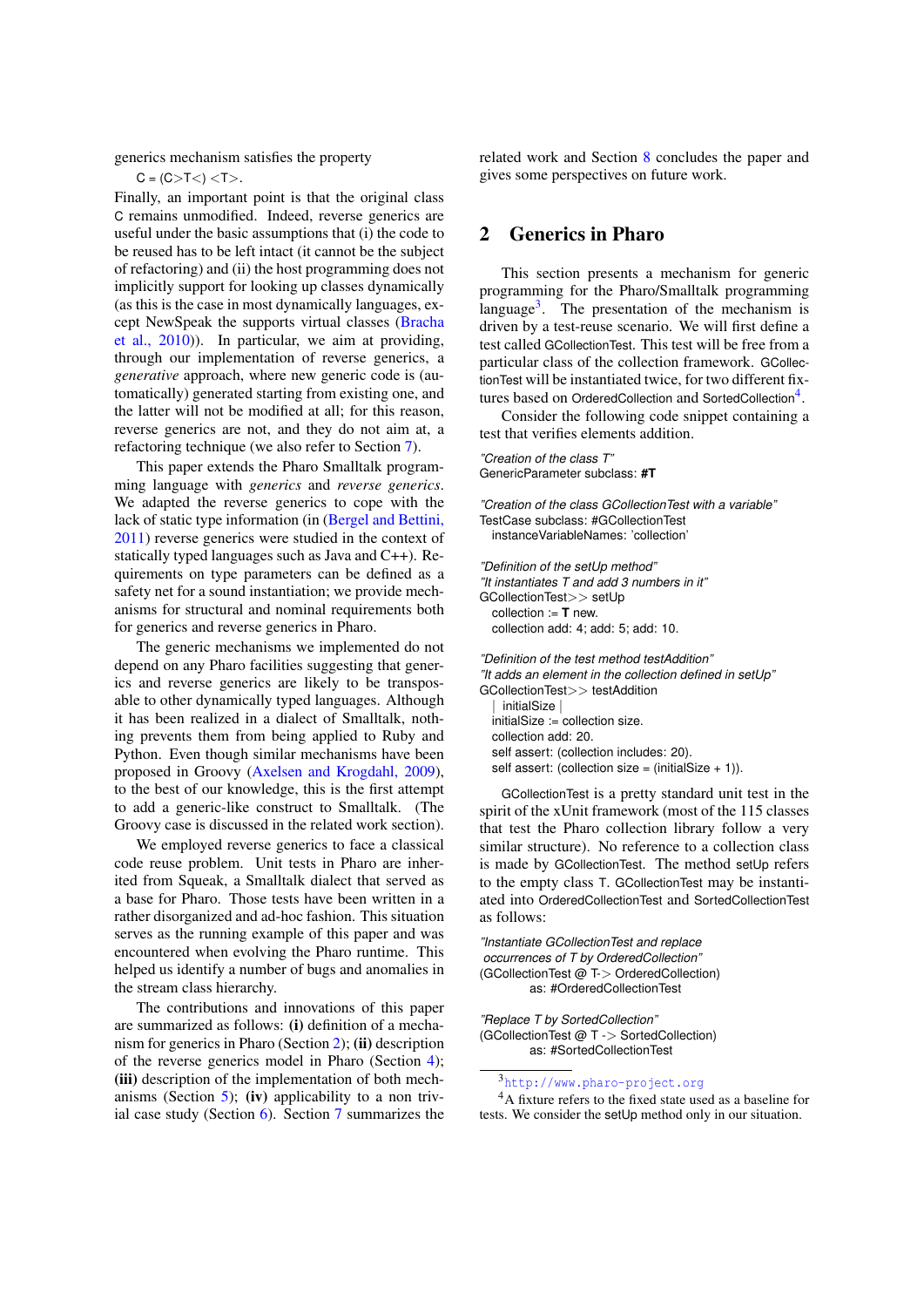The generic class GCollectionTest has been instantiated twice, each time assigning a different class to the parameter T. We adopted the convention of defining generic parameter as subclasses of GenericParameter. This convention has a number of advantages, as discussed in Section [5.](#page-4-0) Since GCollectionTest contains references to T, it is a generic class. There is therefore no syntactic distinction between a class and a generic class. GCollectionTest is a generic class only because T is a generic parameter and T is referenced in setUp.

Pharo has been extended to support the  $\langle \dots \otimes \dots \rangle$ ...) as: ... construct. These three operators defines the life cycle of a generic in Pharo.

Compared to the Java generics mechanism, generics for Pharo operates on class references instead of types. A class provided as parameter may be freely instantiated, as in the example above. Generics in Pharo are similar to a macro mechanism. In that sense, it shares similarities with C++ templates but using a dynamically type stance.

# <span id="page-2-2"></span>3 Requirements for generic parameters

In order for a generic class to be instantiated, a class needs to be provided for each generic parameter. To prevent generic instantiation to be ill-founded, requirements for a generic parameter may be declared. These requirements are enforced when a generic class is instantiated. Requirements are formulated along nominal and structural definitions of the base code.

Nominal requirements. Static relationship between types may be verified when instantiating a generic class. In the example above, T must be a subtype of Collection<sup>[5](#page-2-1)</sup>. This is specified by defining a method requirements that returns myself inheritsFrom: Collection:

T>> requirements

ˆ(myself inheritsFrom: Collection)

In that case, instantiation of GCollectionTest raises an error if a class that is not a subclass of Collection is provided as parameter.

Note that we introduced the myself pseudo variable. This variable will be bound to the class provided as the generic parameter when being instantiated. The variable self, which references the receiver object, cannot be used within requirements.

Structural requirements. In addition to nominal requirements, a generic parameter may be also structurally constrained. A constraint is satisfied based on the presence of some particular methods. In the example above, a method check may return

myself includesSelectors: {#add: . #includes: . #size}

In that case, only a class that implements the method add:, includes:, and size can be provided in place of T.

We express a requirement as a boolean expression. The keyword inheritsFrom: and includesSelectors: are predicates. They may therefore be combined using boolean logic operators. For instance, we can express all the above requirements as follows:

T>> requirements ˆ(myself inheritsFrom: Collection) and: [myself includesSelectors: {#add: . #includes: . #size}]

Dynamically typed languages favor sophisticated debugging and testing sessions over static source code verification. The lack of static type annotation makes any isolated check on a generic not feasible. Completeness of T's requirements cannot be verified by the compiler, thus, it is up to the programmers to provide a set of satisfactory requirements when defining generic parameters. In practice, this has not been a source of difficulties.

# <span id="page-2-0"></span>4 Reverse Generics in Pharo

This section presents the reverse generics mechanism in Pharo; we will use a scenario that consists of reusing unit tests. Consider the following class WriteStreamTest taken from an earlier version of Pharo:

ClassTestCase subclass: #WriteStreamTest

WriteStreamTest >> testIsEmpty | stream | stream := **WriteStream** on: String new. self assert: stream isEmpty. stream nextPut: \$a. self deny: stream isEmpty. stream reset. self deny: stream isEmpty.

The class WriteStreamTest is defined as a subclass of ClassTestCase, itself a subclass of SUnit's TestCase. WriteStreamTest defines the method testIsEmpty, which checks that a new instance of WriteStream is empty (i.e., answers true when isEmpty is sent). When the character \$a is added into the stream, it is not empty anymore. And resetting a stream moves the stream

<span id="page-2-1"></span><sup>5</sup>We use the following convention: a class is a type when considered at compile time, and it is an object factory at runtime.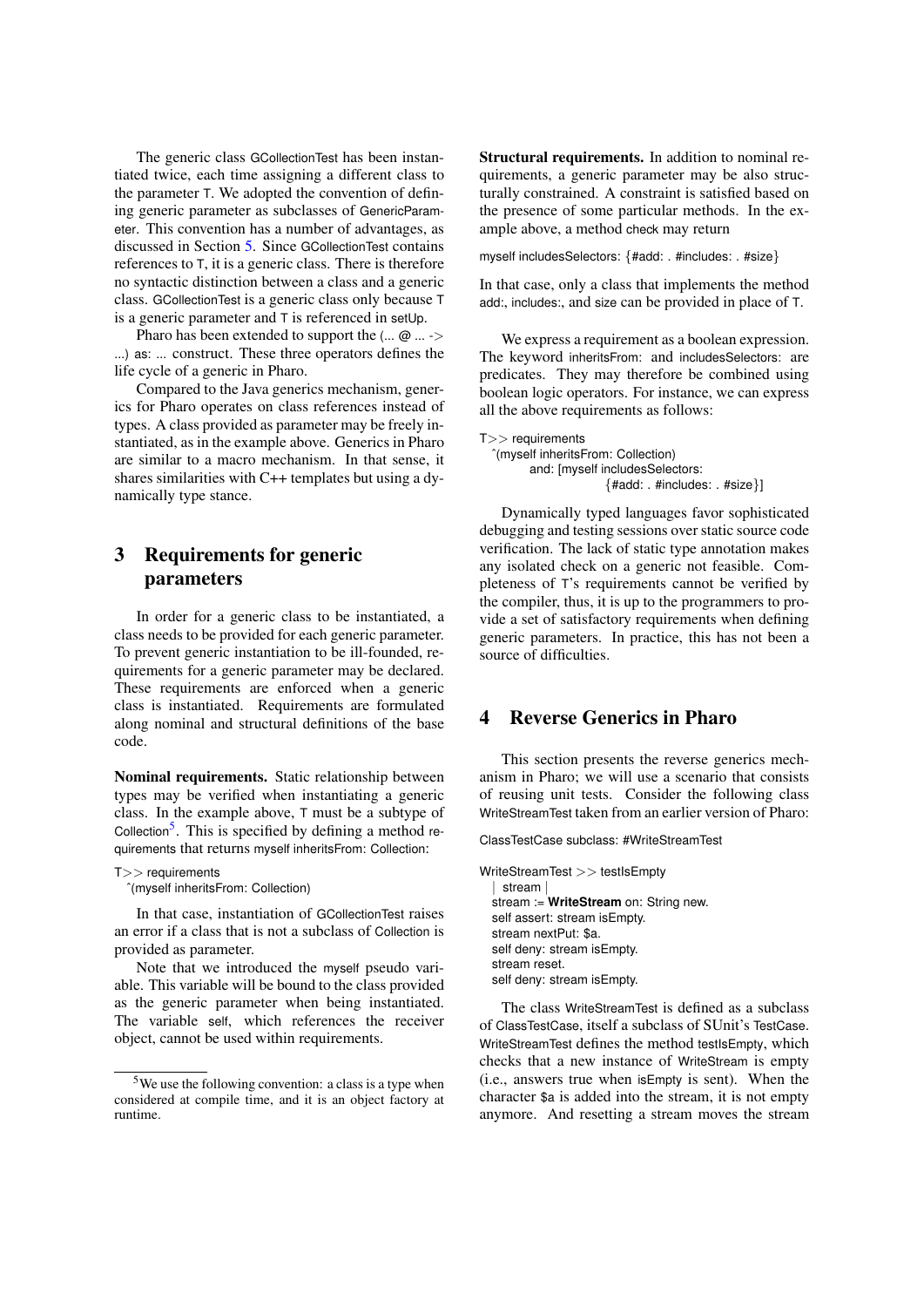pointer at the beginning of the stream, without removing its contents. WriteStreamTest has 5 other similar methods that verify the protocol of WriteStream.

We consider that most of the important features of WriteStream are well tested. However, WriteStream has 27 subclasses, which did not receive the same attention in terms of testing. Only 3 of these 27 classes have dedicated tests (FileStream, ReadWriteStream and MultiByteFileStream). Manually scrutinizing these 3 classes reveals that the features tested are different than the one tested in WriteStreamTest<sup>[6](#page-3-0)</sup>.

The remaining 24 subclasses of WriteStream are either not tested, or indirectly tested. An example of an indirect testing: CompressedSourceStream is a subclass of WriteStream for which the feature of WriteStream are not tested. CompressedSourceStream is essentially used by the file system with FileDirectory, which is tested in FileDirectoryTest.

The situation may be summarized as follows: WriteStream is properly tested and has 22 subclasses, but none of these subclasses have the features defined in WriteStream tested for their particular class.

This situation has been addressed by refactoring the collection framework using TraitTest [\(Ducasse](#page-9-3) [et al., 2009\)](#page-9-3). We make a different assumption here: the base system must be preserved, which implies that a refactoring is not desirable. Refactoring may have some implications on the overall behavior, especially in terms of robustness and efficiency. It has been shown that inheritance is not that helpful in this situation [\(Flatt and Felleisen, 1998;](#page-9-4) [Bergel et al., 2005\)](#page-8-4).

With our implementation of reverse generics in Pharo, a generic class GStreamTest can be obtained from the class WriteStreamTest by turning all references of WriteStream into a parameter that we name T.

#### Generic

named: #GStreamTest for: WriteStream -> T @ WriteStreamTest

Following a Java-like syntax [\(Bergel and Bettini,](#page-8-1) [2011\)](#page-8-1), the above code corresponds to the following reverse generic definition:

class GStreamTest<T> = WriteStreamTest>WriteStream<

The generic GStreamTest is defined as a copy of WriteStreamTest for which all references to WriteStream have been replaced by the type T introduced in the previous section (Section [2\)](#page-1-0). GStreamTest may now be instantiated by replacing all references of WriteStream with untested subclasses of WriteStream as illustrated in Section [2:](#page-1-0)

*"Instantiate GStreamTest and replace occurrences of T by ZipWriteStream"* (GStreamTest @ T-> ZipWriteStream) as: #ZipWriteStreamTest

*"Replace T by HtmlFileStream"* (GStreamTest @ T -> HtmlFileStream) as: #HtmlFileStreamTest

Figure [1](#page-4-1) summarizes the generalization and instantiation of the WriteStreamTest example. Reverse generic targets class instantiation and sending messages to a class.

The above scenario could be solved by having a super abstract class in which the class to be tested is returned by a method. This method could then be overridden in subclasses (*factory method* design pattern [\(Gamma et al., 1995\)](#page-9-0)). However, this solution is not always the best approach: First, tests of the collection libraries cannot be optimally organized using single inheritance [\(Ducasse et al., 2009\)](#page-9-3). Second, the code to be reused may not always be editable and modifiable. This is often a desired property to minimize ripple effects across packages versions.

### <span id="page-3-1"></span>4.1 Requirements when generalizing

We have previously seen that requirements may be defined on generic parameters (Section [3\)](#page-2-2). These requirements equally apply when generalizing a class. Turning references of WriteStream into a parameter T may be constrained with the following requirements:

T>> requirements ˆ(myself inheritsFrom: Stream) and: [ myself includesSelectors: {#isEmpty . #reset} ]

Further requirements could be that the parameter T understands the class-side message on:, and the instance-side message nextPut:. However, this will be redundant with the requirement myself inheritsFrom: Stream, since Stream defines the method nextPut: and on:.

Requirements may also be set for class methods, e.g.,myself class includesSelector: {#new: } makes the presence of the class method new: mandatory.

### 4.2 Capturing inherited methods

Instantiating a generic G, which is obtained from generalizing a class C, makes copies of C with connections to different classes. This process may also copy superclasses of C when methods defined in superclasses need to have new references of classes. This situation is illustrated in Figure [2.](#page-5-1)

A different example is adopted in this figure. The class AbstractFactory has an abstract method create.

<span id="page-3-0"></span><sup>6</sup>According to our experience, this is a general pattern. Often programmers focus essentially on testing added methods and variable when subclassing.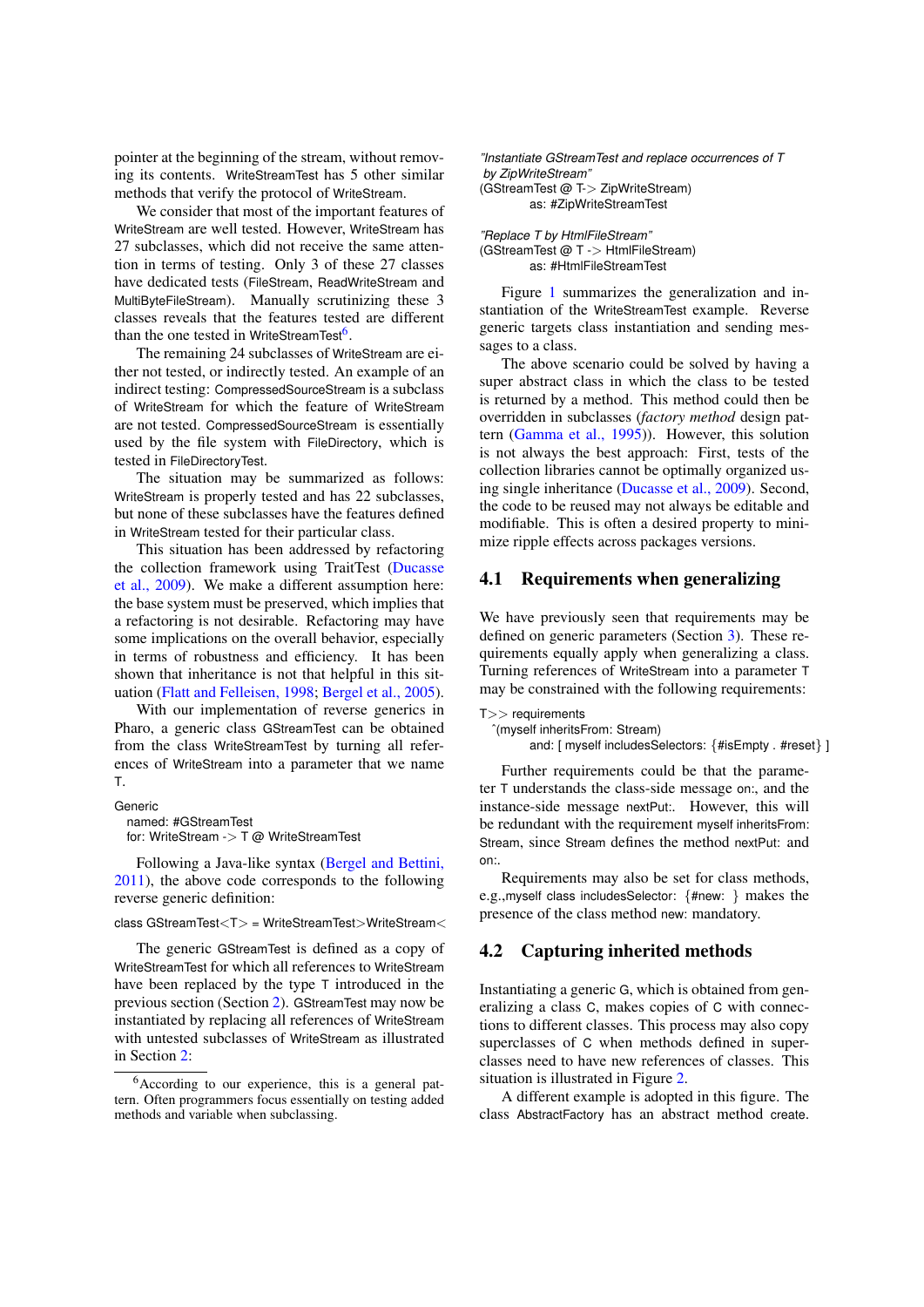<span id="page-4-1"></span>

Figure 1: Reusing WriteStreamTest

PointFactory is a subclass of it that creates instances of Point (not represented on the figure). This class is subclassed into EnhPointFactory that overrides create to count the number of instances that have been created.

Consider the generic

GEnhFactory<T> = EnhPointFactory>Point<.

This generic may be instantiated with a class Car to produce cars instead of points:

#### CarFactory = GEnhFactory<Car>.

The class Point is referenced by the superclass of EnhPointFactory. Generalizing and instantiating Enh-PointFactory has to turn the Point reference contained in PointFactory into Car. This is realized in reverse generics by automatically copying also the superclass into a new generic class with a generated name.

The class inheritance is copied until the point in the hierarchy where no superclass references a generic parameter.

### <span id="page-4-0"></span>5 Implementation

The homogeneity of Pharo and in general of most of Smalltalk dialects greatly eases the manipulation of a program structural elements such as classes and methods. In Smalltalk, classes and methods are firstclass entities. They can be manipulated as any object. A compiled method is a set of bytecode instructions with an array of literals. This array contains all references to classes being used by this compiled method [\(Goldberg and Robson, 1983\)](#page-9-5).

Instantiating a generic is made by copying a class, assigning a different name, and adjusting the array of literals with a different set of class bindings. An example of this procedure is depicted in Figure [3.](#page-5-2)

A number of design decisions were made:

- The Pharo syntax has not been modified. This has the great advantage of not impacting the current development and source code management tools. This is possible since classes are first-class objects in Pharo.
- The Smalltalk meta-object protocol has not been extended. Again, this decision was made to limit the impact on the development tools. As a consequence, there is no distinction between a generic and a class, thus the generic mechanism can be implemented as a simple library to load.

Indeed these design choices are based also on past experience in Smalltalk extensions: the last significant change of the language was realized in 2004 [\(Lienhard, 2004\)](#page-9-6), when traits have been introduced in Squeak, the predecessor of Pharo. In the current version of Pharo, the support of traits is fragile at best (bugs are remaining and many tools are not traits aware). This experience gained with traits sug-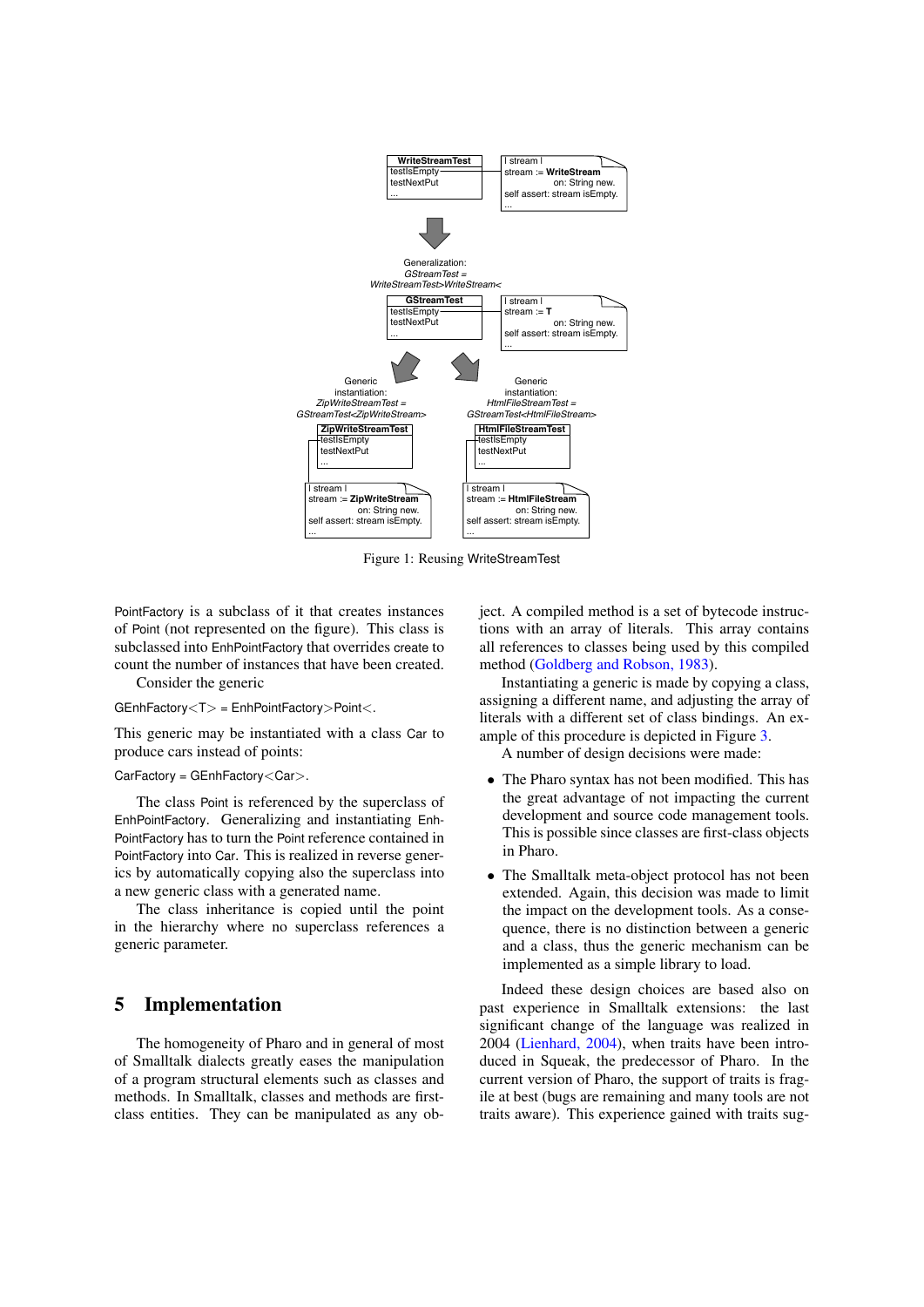<span id="page-5-1"></span>

<span id="page-5-2"></span>Figure 3: Final results when ZipWriteStreamTest and HtmlFileStreamTest have been produced

gests that realizing a major change in the programming language is challenging and extremely resource consuming.

Note that, by using our reverse generics, one can modify only the original existing code (i.e., the classes that are not generic), and then, automatically, spread the modifications to the one obtained by reverse generics.

The implementation presented in this paper is freely available (under the MIT license) at [www.squeaksource.com/ReverseGeneric.html.](http://www.squeaksource.com/ReverseGeneric.html)

# <span id="page-5-0"></span>6 Case study: Application to the Pharo Stream hierarchy

The situation described in Section [4](#page-2-0) is an excerpt of the case study we realized. For each of the 24 subclasses of WriteStream, we instantiated GStreamTest. This way, about 24 new unit tests were generated. The WriteStreamTest class defines 6 test methods. We therefore generated  $24 * 6 = 144$  test methods. Each of the generated test is a subclass of ClassTestCase, which itself defines 3 test methods. Running these 24 unit tests executes  $144 + 27 * 3 = 225$  test methods.

Running these 225 test methods results in: 225 runs, 192 passed, 21 failures, 12 errors. Since the 6 tests in WriteStreamTest pass, this result essentially says that there are some functionalities that are verified for WriteStream, but they are not verified for some of its subclasses. An example of the culprit test methods for the failures are CrLfFileStreamTest>> testNew and LimitedWriteStreamTest>> testSetToEnd. The fact that these two tests fail uncovers some bugs in the classes CrLfFileStream and LimitedWriteStream.

The body of CrLfFileStreamTest>> testNew is self should: [CrLfFileStream new] raise: Error

meaning that a CrLfFileStream should not be instantiated with new. However, the class can actually be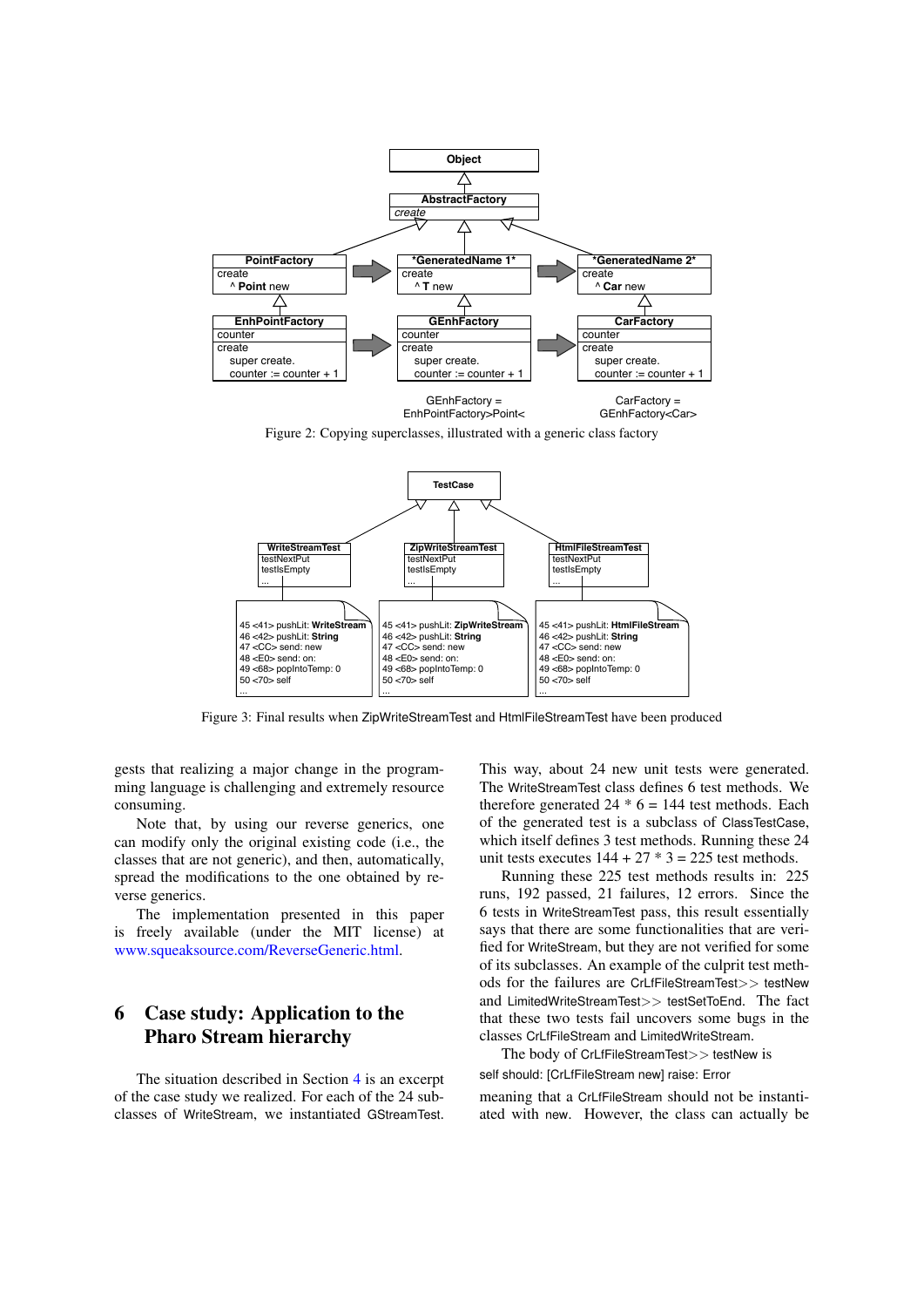instantiated with new, resulting in a meaningless and unusable object.

Another example of a bug was found in Limited-WriteStream. This class is used to limit the amount of data to be written in a stream. The body of LimitedWriteStreamTest>> testSetToEnd is:

```
LimitedWriteStreamTest>> testSetToEnd
  | string stream |
  string := 'hello'.
  stream := LimitedWriteStream with: ".
  stream nextPutAll: string.
  self assert: stream position = string size.
  stream setToEnd.
  self assert: stream position = string size.
  self assert: stream contents = string
```
It essentially verifies the behavior of the stream index cursor. This test signals an error in the expression stream nextPutAll: string. By inspecting what triggered the error, we discovered that when a LimitedWriteStream is instantiated with with: ", the object is initialized with a nil value as the limit, resulting in a meaningless comparison (newEnd > limit in the method LimitedWriteStream>> nextPutAll:).

Not all the test methods that fail and raise an error are due to some bugs in the stream class hierarchy. We roughly estimate that only 11 test methods of these 33 methods have uncovered tangible bugs. The remaining failures and errors are due to some differences on how class should be initialized. For example, the test StandardFileStreamTest>> testSetToEnd raises an error because a StandardFileStream cannot be instantiated with the message with: (it is instantiated with fileNamed:, which requires a file name as argument). Although no bug have been located, this erroneous test method suggests that the method write: should be canceled (i.e., raise an explicit error saying it should be not invoked).

This experiment has a number of contributions:

- it demonstrates the applicability of our generics and reverse generics to a non-trivial scenario,
- it helped us identify a number of bugs and anomalies in the Pharo stream hierarchy.

# <span id="page-6-0"></span>7 Related work

When Java generics were designed, one of the main intent was to have the backward compatibility with the existing Java collection classes. The enabling mechanism is that all the generic type parameters must be "erased" after the compilation (*type erasure* model [\(Odersky and Wadler, 1997;](#page-9-7) [Bracha et al.,](#page-8-5) [1998\)](#page-8-5)). Therefore, all the run-time type information about parametrized types are completely lost after the compilation, thus making impossible to execute all the operations which require run-time types, such as, e.g., object instantiations. This limits the expressiveness of Java generics [\(Allen and Cartwright, 2002\)](#page-8-6): for instance, if  $T$  is a generic type, the code  $T x = new$ T() is not valid.

For these reasons, the generic type system of Java cannot be considered "first-class", since generic types cannot appear in any context where standard types can appear [\(Allen et al., 2003\)](#page-8-7).

On the contrary, the generic programming mechanisms provided by C++ do not suffer from all these issues. In particular, the C++ compiler generates a different separate copy for each generic class instantiated with specific types (and the typechecking is performed on the instantiated code, not on the generic one). Therefore, while in Java a Collection<String> and a Collection<Integer> would basically refer to the same class (i.e., the type erased class Collection), in C++ they would refer to two separate classes, where all the type information remains available. Therefore, in C++, all the operations which require runtime types are still available in generic classes, and hence the C++ type generic system can be considered "first-class" (notably, C++ templates were formalized and proved type safe [\(Siek and Taha, 2006\)](#page-9-8)). For instance, if  $\top$  is a generic type, the code  $\top$  \*x = new  $\top$ () in C++ is perfectly legal, since C++ *templates* are sim-ilar to a macro expansion mechanism<sup>[7](#page-6-1)</sup>. We refer to Ghosh [\(Ghosh, 2004\)](#page-9-9) and Batov's work [\(Batov, 2004\)](#page-8-8) for a broader comparison between Java generics and C++ templates.

In order for generic types to be used and type checked in a generic class, those types must be constrained with some type requirements. Constraints on generic types are often referred to as *concepts* [\(Ka](#page-9-10)[pur et al., 1981;](#page-9-10) [Austern, 1998\)](#page-8-9). Java generics require explicit constraints, thus a concept is defined using a Java interface or a base class, and a type satisfies a concept if it implements that specific interface or it extends that specific base class. On the contrary, the C++ compiler itself infers type constraints on templates and automatically checks whether they are satisfied when such generic type is instantiated. In our implementation, generic parameters can be assigned constraints using nominal (similarly to Java) and structural requirements (similarly to concepts), as illustrated in Section [3.](#page-2-2)

In dynamically typed languages, like Smalltalk,

<span id="page-6-1"></span> $7$ Actually, C++ templates are much more than that: (partial) specialization of templates is one of the main features that enables computation at compile time, often referred to as *template metaprogramming* [\(Abrahams and Gurtovoy,](#page-8-10) [2004\)](#page-8-10).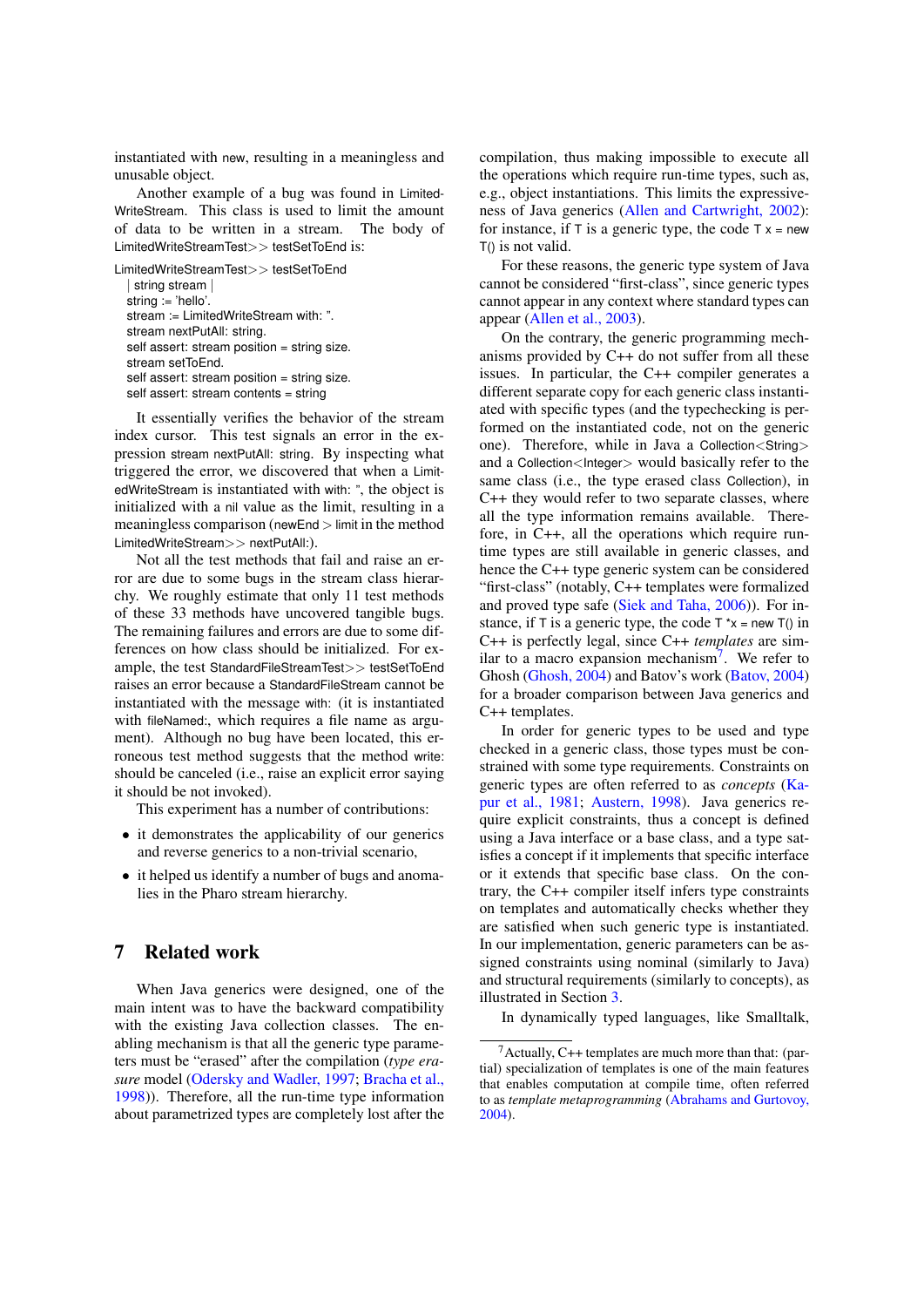where types are not used in declarations, the context where generics are useful is in object instantiation; thus, with this respect, the generics presented in this paper are related to C++ templates, rather than to Java generics. The generics needed in the context of Smalltalk act at a meta-level, by generating new classes starting from existing ones, thus, they have similarities with *generative programming* mechanisms [\(Eisenecker and Czarnecki, 2000\)](#page-9-11) and C++ meta programming [\(Abrahams and Gurtovoy, 2004\)](#page-8-10). This meta programming mechanism is evident also in our generics and reverse generics implementation in Pharo: new code is generated starting from existing one, without modifying the latter. This takes place in two steps: with reverse generics a brand new generic version is obtained starting from existing code; then, by instantiating generic classes, the generic code is adapted and reused in a new context.

There seem to be similarities among reverse generics and some refactoring approaches: however, the intent of reverse generics is not to perform reverse engineering or refactoring of existing code, (see, e.g., [\(Duggan, 1999;](#page-9-12) [von Dincklage and Diwan,](#page-9-13) [2004;](#page-9-13) [Kiezun et al., 2007\)](#page-9-14)) but to extrapolate possible generic "template" code from existing one, and reuse it for generating new code. Note that this programming methodology will permit modifying only the original existing code, and then, automatically, spread the modifications to the one obtained by reverse generics.

A first attempt to automatically extract generic class definitions from an existing library has been conveyed by Duggan [\(Duggan, 1999\)](#page-9-12), well before the introduction of generics into Java. Besides the reverse engineering aspect, Duggan's work diverges from reverse generics regarding downcast insertion and parameter instantiation. Duggan makes use of *dynamic subtype constraint* that inserts runtime downcasts. A parametrized type may be instantiated, which requires some type-checking rules for the creation of an object: the actual type arguments must satisfy the upper bounds of the formal type parameters in the class type.

Kiezun et al. propose a type-constraints-based algorithm for converting non-generic libraries to add type parameters [\(Kiezun et al., 2007\)](#page-9-14). It handles the full Java language and preserves backward compatibility. It is capable of inferring wildcard types and introducing type parameters for mutually-dependent classes. Reverse engineering approaches ensure that a library conversion preserves the original behavior of the legacy code. This is a natural intent since such a conversion is exploited as a refactoring. Instead, the purpose of reverse generics is to replace static types

references contained in existing classes with specialized ones and then to produce a brand new class.

A limitation of first-order parametric polymorphism is that it is not possible to abstract over a type constructor. For instance, in  $List < T>$ , List is a type constructor, since, given an argument for T, e.g., Integer, it builds a new type, i.e., List<Integer>. However, the type constructor List itself is not abstracted. Therefore, one cannot pass a type constructor as a type argument to another type constructor. Template template parameters<sup>[8](#page-7-0)</sup> (?) in C++ provides a means to abstract over type constructors. Moors, Piessens and Odersky [\(Moors et al., 2008\)](#page-9-15) extended the Scala language [\(Odersky et al., 2008\)](#page-9-16) with type construction polymorphism to allow type constructors as type parameters. Therefore, it is possible not only to abstract over a type, but also over a type constructor; for instance, a class can be parametrized over Container[T] $^{9}$  $^{9}$  $^{9}$ , where Container is a type constructor which is itself abstracted and can be instantiated with the actual collection, e.g., List or Stack, which are type constructors themselves. The generics mechanism presented in this paper acts at the same level of first-order parametric polymorphism, thus, it shares the same limitations. An interesting extension would be to be able to switch to the higher level of type constructor polymorphism, but this is an issue that still needs to be investigated.

The *Dependency Injection* pattern [\(Fowler, 2004\)](#page-9-1) is used to "inject" actual implementation classes into a class hierarchy in a consistent way. This is useful when classes delegate specific functionalities to other classes: messages are simply forwarded to the object referenced in a field. These fields will have as type an interface (or a base class); then, these fields will be instantiated with derived classes implementing those interfaces. This way the actual behavior is abstracted, but we need to tackle the problem of "injecting" the actual implementation classes: we do not have the implementation classes' names hardcoded in the code of the classes that will use them, but we need to initialize those classes somewhere. Moreover, we need to make sure that, if we switch the implementation classes, we will do that consistently throughout the code. Typically this can be done with *factory method* and *abstract factory* patterns [\(Gamma et al., 1995\)](#page-9-0), but with *dependency injection frameworks* it is easier to keep the desired consistency, and the programmer needs to write less code. The reverse generics mechanism is not related to object composition and delegation, i.e., the typical context of the *inversion of control* philosophy that dependency injection tries to deal with. With

<span id="page-7-0"></span><sup>&</sup>lt;sup>8</sup>The repetition of "template" is not a mistake.

<span id="page-7-1"></span><sup>&</sup>lt;sup>9</sup>Scala uses [] instead of  $\lt>$ .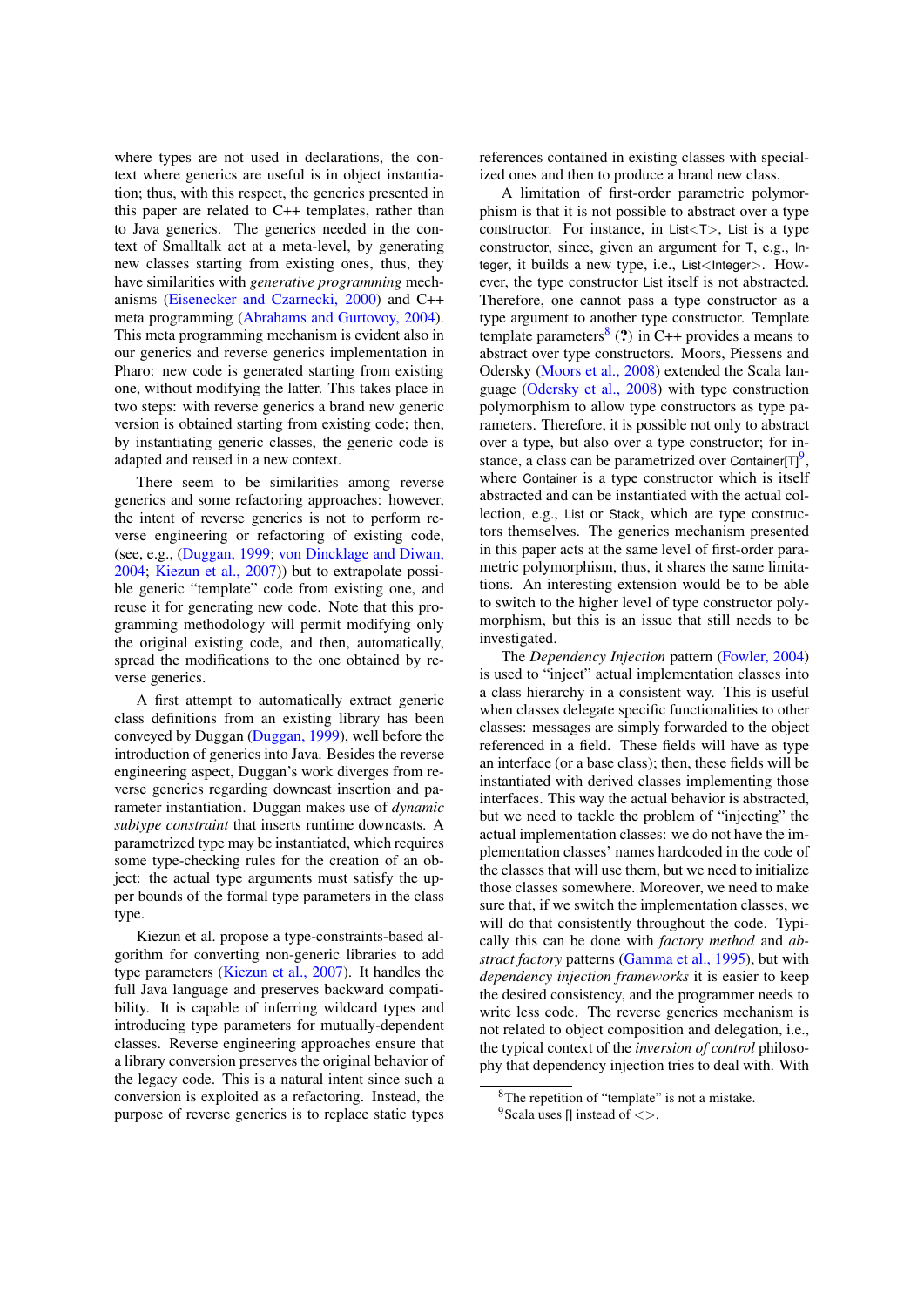reverse generics the programmer does not have to design classes according the pattern of abstracting the actual behavior and then delegate it to factory methods; on the contrary the reverse generics mechanism allows generating new code (i.e., new classes) from existing one, without modifying the original code.

Package Template [\(Sørensen et al., 2010\)](#page-9-17) is a mechanism for reusing and adapting packages by rebinding class references. A version has been proposed for Groovy [\(Axelsen and Krogdahl, 2009\)](#page-8-2). Package Template offer sophisticated composition mechanisms, including class renaming and merging. The reverse generics mechanism is able to turn a non generic class into a generic one, while Package Template is not designed for this purpose.

Traits [\(Ducasse et al., 2006\)](#page-9-18) were introduced in the dynamically-typed class-based language Squeak/Smalltalk to counter the problems of classbased inheritance with respect to code reuse. Although both traits and generic programming aim at code reuse, their main contexts are different: traits provide reuse by sharing methods across classes (in a much more reusable way than standard class-based inheritance), while generic programming (and also our generics) provides a mechanism to abstract from the type implementing specific behavior. Combining our generic mechanism with traits looks promising in that respect, also for the meta-programming features of traits themselves [\(Reppy and Turon, 2007\)](#page-9-19).

### <span id="page-8-3"></span>8 Conclusion

The mechanisms presented in this paper provide features both to write generic code in a dynamically typed language and to extrapolate possible generic "template" code from existing one, and reuse it for generating new code. In our approach, class generalization and generic instantiation is based on class copying, similarly to C++ templates. Although this implies some code duplication in the generated code, this is consistent with the meta-level which is typical of *generative programming* mechanisms [\(Eisenecker](#page-9-11) [and Czarnecki, 2000\)](#page-9-11).

Since highly parametrized software is harder to understand [\(Gamma et al., 1995\)](#page-9-0), we may think of a programming methodology where a specific class is developed and tested in a non-generic way, and then it is available to the users via its "reversed" generic version (in this case, we really need the non generic version for testing purposes, so the code must not be refactored). Therefore, reverse generics can be used as a development methodology, not only as a way to turn previous classes into generic: one can develop,

debug and test a class with all the types instantiated, and then expose to the "external world" the generic version created through reverse generics.

A limitation of the implementation presented in this paper is that the generic parameters (like T in Section [2](#page-1-0) and Section [4\)](#page-2-0) are global subclasses, thus there can be only one such generic parameter (together with its requirements, Section [3](#page-2-2) and Section [4.1\)](#page-3-1). However, in this first prototype implementation of generics and reverse generics in Pharo, this did not prevent us from using these mechanisms to class hierarchies (like the case study of Section  $6$ ) and to study their applicability. Of course, in future versions, we will deal with this issue, and remove the "globality" of generic parameters.

At the best of our knowledge, no generic (and reverse generic) programming language construct is available in Smalltalk, Ruby and Python that achieve the same capabilities as we presented in this paper. It is subject of future work to further investigate whether our proposal can be applied to other dynamically typed languages.

## REFERENCES

- <span id="page-8-10"></span>Abrahams, D. and Gurtovoy, A. (2004). *C++ Template Metaprogramming: Concepts, Tools and Techniques from Boost and Beyond*. Addison-Wesley.
- <span id="page-8-7"></span>Allen, E., Bannet, J., and Cartwright, R. (2003). A First-Class Approach to Genericity. In *OOPSLA*, pages 96– 114. ACM.
- <span id="page-8-6"></span>Allen, E. and Cartwright, R. (2002). The Case for Run-time Types in Generic Java. In *PPPJ*, pages 19–24. ACM.
- <span id="page-8-9"></span>Austern, M. H. (1998). *Generic Programming and the STL: using and extending the C++ Standard Template Library*. Addison-Wesley.
- <span id="page-8-2"></span>Axelsen, E. W. and Krogdahl, S. (2009). Groovy package templates: supporting reuse and runtime adaption of class hierarchies. In *DLS*, pages 15–26. ACM.
- <span id="page-8-8"></span>Batov, V. (2004). Java generics and C++ templates. *C/C++ Users Journal*, 22(7):16–21.
- <span id="page-8-1"></span>Bergel, A. and Bettini, L. (2011). Reverse Generics: Parametrization after the Fact. In *Software and Data Technologies*, volume 50 of *CCIS*, pages 107–123. Springer.
- <span id="page-8-4"></span>Bergel, A., Ducasse, S., and Nierstrasz, O. (2005). Classbox/J: Controlling the Scope of Change in Java. In *OOPSLA*, pages 177–189. ACM.
- <span id="page-8-5"></span>Bracha, G., Odersky, M., Stoutamire, D., and Wadler, P. (1998). Making the future safe for the past: adding genericity to the Java programming language. In *OOPSLA*, pages 183–200. ACM.
- <span id="page-8-0"></span>Bracha, G., von der Ahe, P., Bykov, V., Kashai, Y., Maddox, ´ W., and Miranda, E. (2010). Modules as Objects in Newspeak. In *ECOOP*, pages 405–428. Springer.